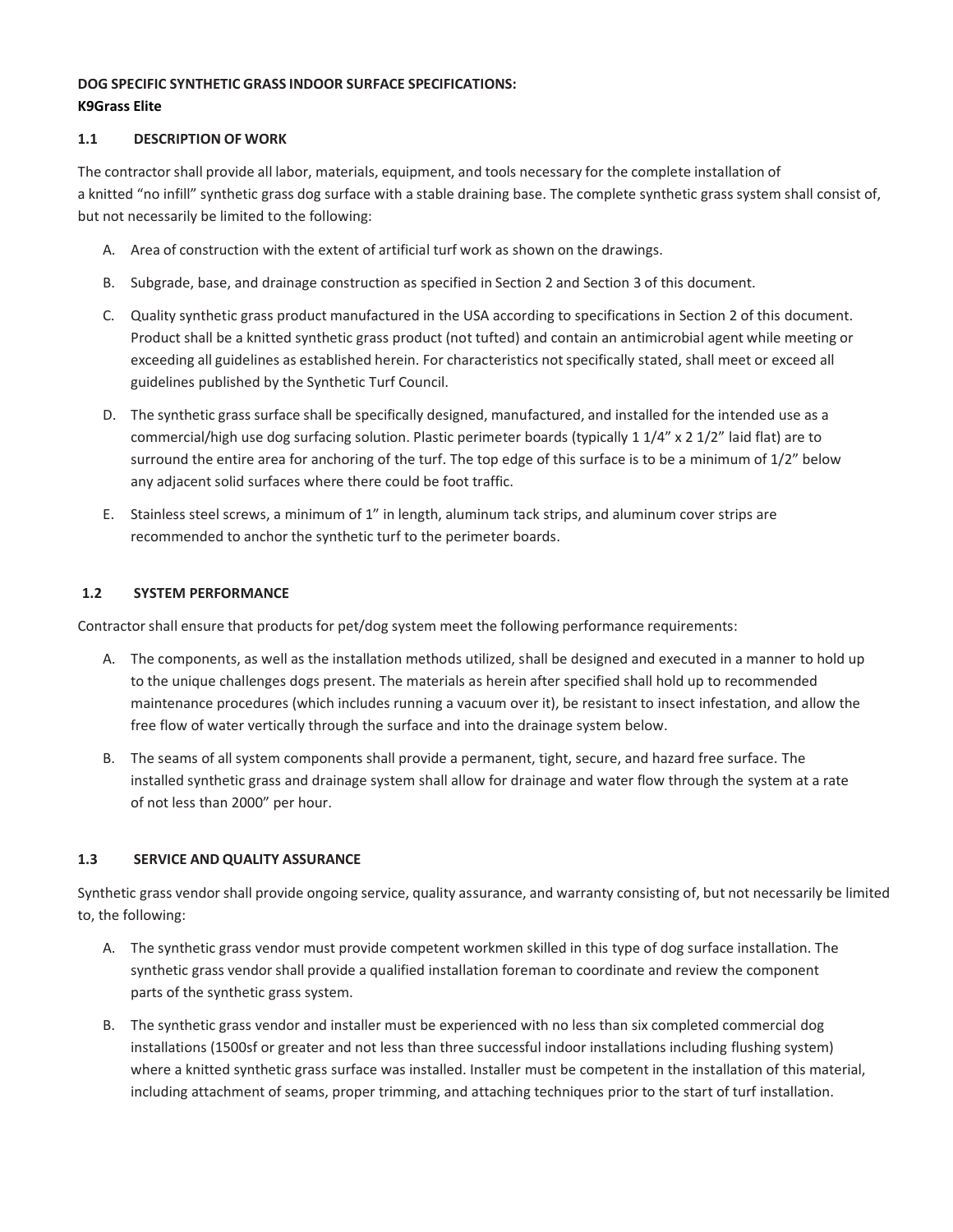- C. The synthetic grass vendor shall submit its manufacturer's warranty, which warrants the synthetic grass product:
	- I. Provide coverage of synthetic grass for a minimum of fifteen (15) years from the date of substantial completion.
	- II. Warrant that the materials installed meet or exceed the product specifications.
	- III. Be from a single source (certified by manufacturer) covering workmanship and all materials.
	- IV. Assure the availability of exact or substantially the same replacement materials for the synthetic grass system for the full warranty period.
	- V. Include general wear and damage. The warranty may specifically exclude vandalism and Acts of God beyond the control of the manufacturer or installer.

## **1.4 SUBMITTALS**

Synthetic grass vendor must submit the following to owner or owner's representative with the official bid package:

- A. One (1) copy of the most recent installation reference list for projects of similar scope to this project completed in last five years.
- B. One (1) 12"x12" loose sample of proposed synthetic grass product.
- C. One (1) copy of the product warranty for proposed synthetic grass product.
- D. One (1) copy of their maintenance instructions. These instructions will include all necessary instructions for the proper care and maintenance of the newly installed synthetic turf system.
- E. One (1) copy of edge details (if requested) of proposed installation and terminations of synthetic grass system.
- F. One (1) copy (if requested) of a signed letter from synthetic grass vendor certifying that the proposed synthetic grass product is manufactured in the USA.
- G. One (1) copy (if requested) of independent laboratory test reports on system or components.
- H. Recommend drain requirements are reviewed and approved by plumber and local municipality where appropriate.

#### **2 PRODUCTS**

#### **2.1 SYNTHETICGRASS SYSTEM**

**A. Synthetic Grass:** ForeverLawn K9Grass Elite

**Pile Weight:** 60 oz./sy.

**Face Yarn Type:** Primary:Nylon monofilament; Secondary: Heatset textured nylon monofilament containing antimicrobial agent

**Yarn Count:** Primary 4,550/7; Secondary: 4,200/8

**Pile Height (knitted):** 7/8" (+/– 1/8")

**Color:** Primary**:** Verde, Lime, Tan; Secondary: Turf green

**Construction:** Knitted

**Antimicrobial Protection:** AlphaSan (manufactured into yarn)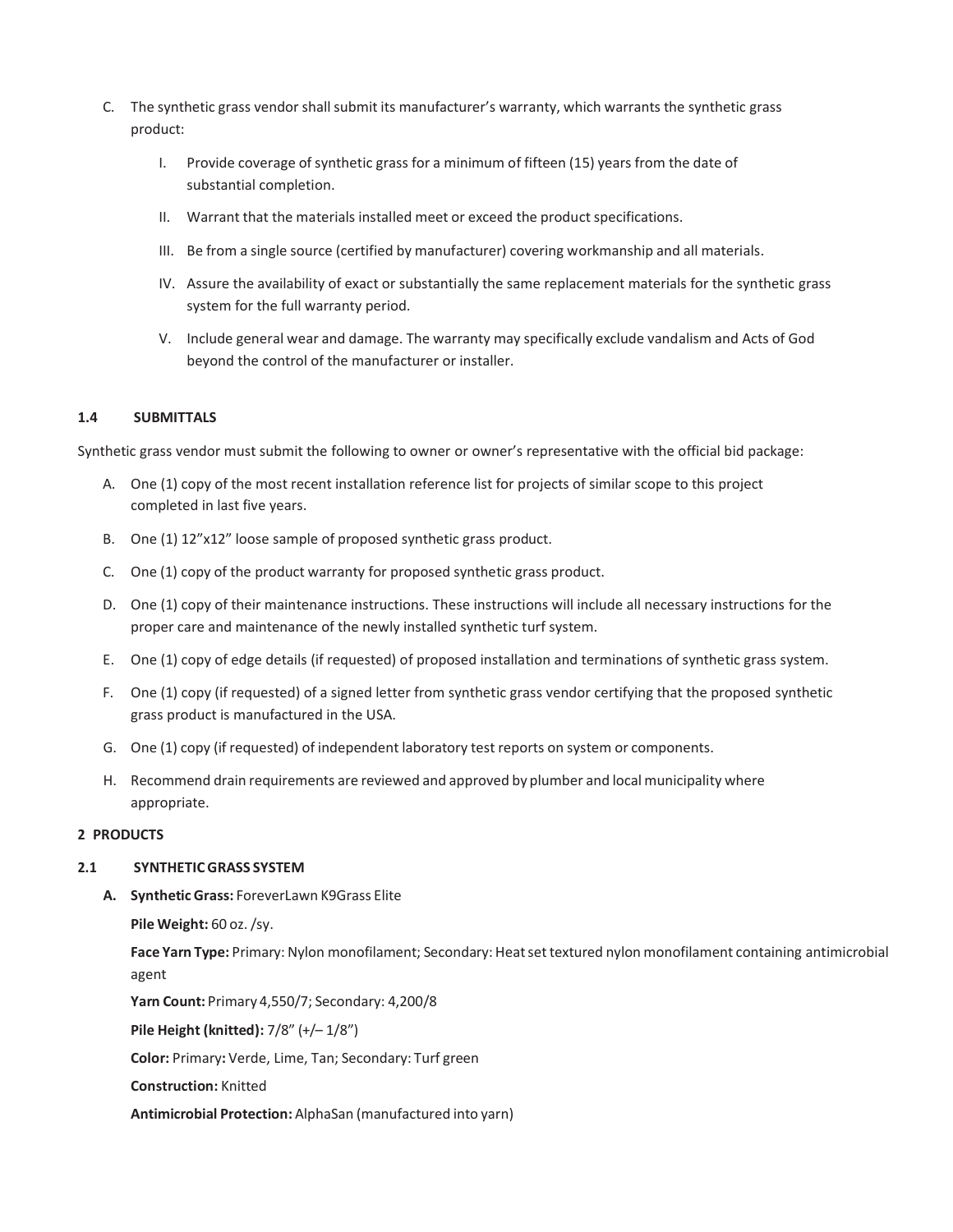**TuftingGauge:**N/A – knitted product

**Backing:** Flow-through knitted backing

**Seaming:** Turf adhesive

**Total Product Weight:** 65 oz./sy.

**Finished Roll Width:** 15 ft. (4.6 m)

## **Finished Roll Length:** Up to 150 ft. (45.72 m)

- I. The synthetic grass shall be delivered in 15-foot-wide rolls. The rolls will be laid out and installed as specified in the site layout and equipment placement drawings.
- II. Allseamsshall be installed and secured with approved turf adhesive. Seamssecured with stitching alone shall not be acceptable.
- III. No infill material is to be used.
- B. Base and Attaching Components:
	- I. Base is to be prepared using plastic  $11/4''$  x  $21/2''$  plastic board that is typically secured to floor using  $1''$ or greater stainless steel screws, aluminum tack strips, and aluminum cover strips.
	- II. Base is to be sloped and sealed impermeable surface that directs liquid waste to an exit point(drain).
	- III. Trench drain is recommended but center drain may be acceptable if approved by manufacturer's representative.
	- IV. Base is to be covered with grid elevation system that raises floor surface a minimum of 1" and reduces contact with the floor to allow liquids to drain vertically as well as flow to drain.
	- V. Base of grass area is typically 2" below the surrounding area (1 3/8" for grid, 5/8" for grass, allowing top of blades to go beyond surrounding surface).
	- VI. Floor and wall connection is to be impermeable and it is advisable that walls are impermeable up to a minimum of 36".
	- VII. Under patented flushing system is to be incorporated that rinses the floor diluting urine and moving it to the drain without wetting the grass.
	- VIII. Any deviation from these methodologies must be approved by manufacturer. Turf is to be secured around all edges.
- C. HVAC: Indoor use of synthetic grass requires industrial strength dehumidification and potential use of equipment to dry and maintain the grass. An HVAC or dehumidification expert with specific expertise with synthetic grass use for indoor installations should be consulted.
- D. Alternative Base and Attaching Components: Indoor areas without a consistent sealed sloped surface may still be candidates for a synthetic grass solution but require specific manufacturer designinvolvement.

## **3 EXECUTION**

## **3.1 BASE AND DRAINAGE CONSTRUCTION**

The synthetic grass base contractor shall strictly adhere to the installation procedures outlined under this section and by the engineer's drawings. Any variance from these requirements must be accepted in writing, by the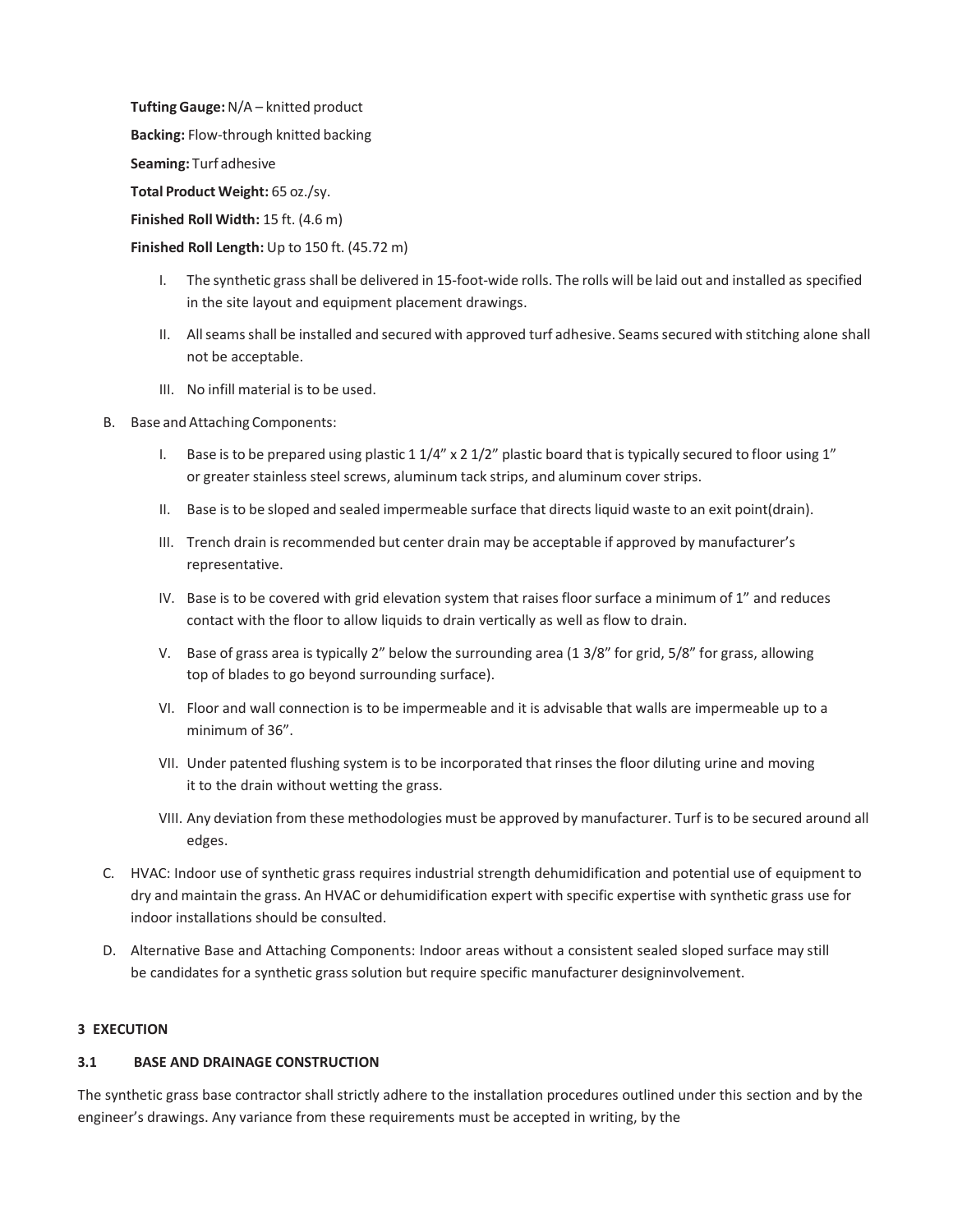synthetic grass vendor, and submitted to the owner or owner's representative, verifying that the changes do not adversely affect the performance or warranty.

- A. Base Preparation: Floor should be a smooth consistent surface that is sealed and impermeable to liquids. Liquids must easily flow to drainage point.
- B. Plastic Nailer Board: The synthetic turf perimeter fastening structure shall be installed before the grid system.
	- I. Install a plastic board around perimeter and all penetrating objects. Nailer board shall be 1/2" below grade when adjacent to hard surface (i.e. concrete or tile). This shall be the responsibility ofthe synthetic turf base contractor. See synthetic turf edge attachment detail.
- C. For an alternate aggregate Base Drainage System: Must be approved for indoor use by manufacturer representative.
- D. Base Drainage Aggregate: Installation of the free draining base aggregate of 3/8" to 5/8" clean compactable angular stone (any mix with fines in excess of 20% must be approved by manufacturer), shall follow procedures provided. If the sub-base does not permit liquids to freely percolate, auxiliary drainage is required. Base material must be installed to a minimum depth of 4".
	- I. The stone shall be left firm and compacted while allowing the porosity and drainage capabilities of the aggregate profile.
	- II. The free draining base will likely require additional drainage components to evacuate liquids. Base must be installed to a minimum depth of 4" with an overall compaction rate of at least 90%.
- E. A flushing system is recommended for installations over grid covering a sealed sloped surface. This system provides mechanisms required to move water and/or cleaning solution under the grass, dilutingurine, and moving it to the drain (trench drain preferred).
- F. A flushing system is typically broken down into 15' to 20' zones of 1/2" piping with a center feed and emitter holes. Three basic flushing system options typically exist:
	- I. Manual System: Zone is fed by a stubbed pipe coming up through the grass with a male/female quick connect. Zones are fed by a hose connected to water source, manually connected, then turned on.
	- II. Semi-Automated: Zone is fed by a charged water line with a "hard connection" to each flushingsystem port. An easy to turn on and off valve is to be provided for each zone for ease of turningon and off.
	- III. Automated: Zone is fed by a hard line and controlled by a central control panel (similar to sprinklersystem). Panel provides programming options.
- G. Option for integrating cleaning solutions can be set up in water line coming in. It is advisable to provideeasy switching between clean water and water infused with cleaning solution.
	- I. A back flow protection is typically required by certified plumber to prevent contamination of water source.
	- II. An infusion pump needs to be provided into the line providing the cleaning solution.
	- III. A task containing cleaning concentration needs to be connected to the infusion pump vial line.